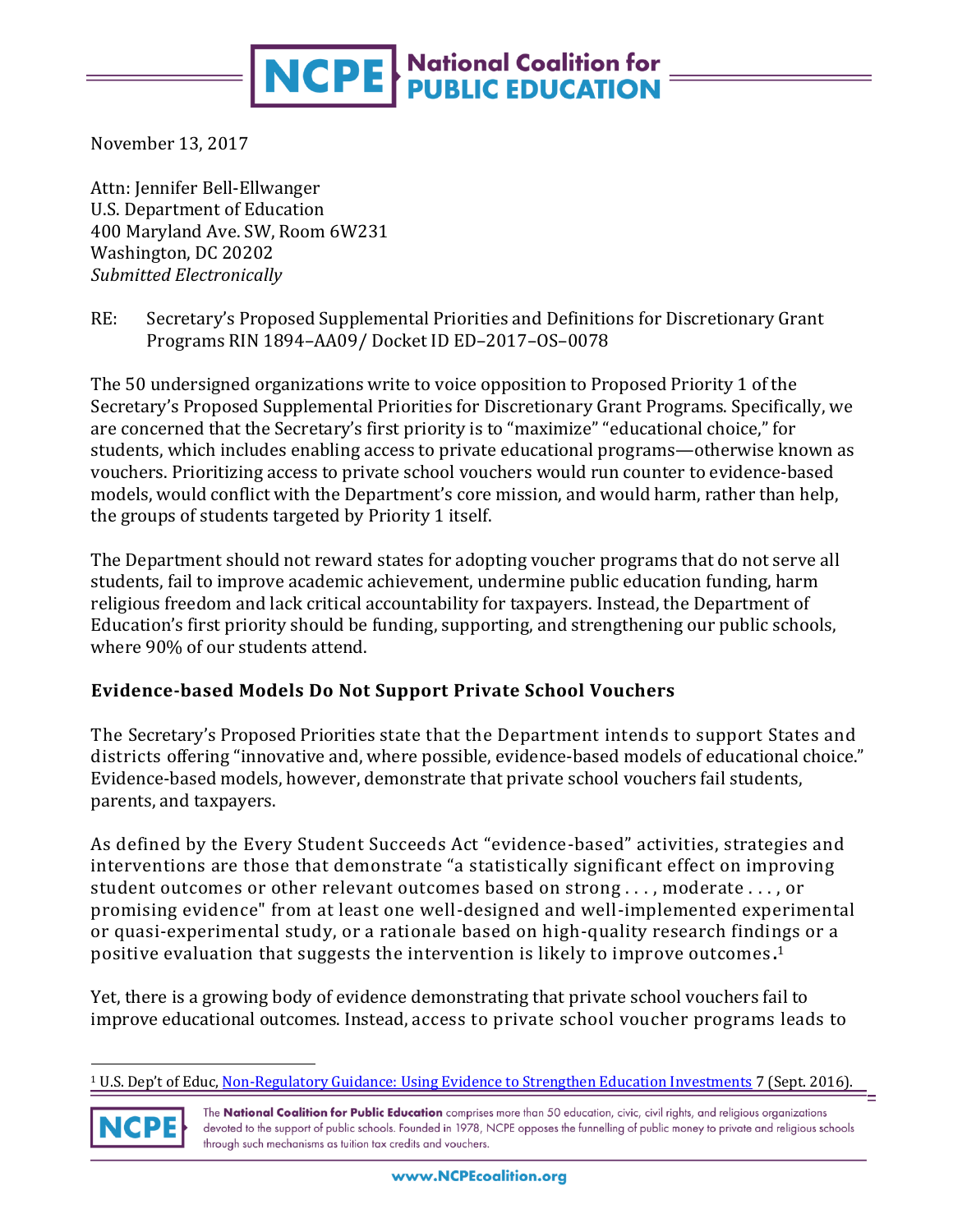declines in student achievement. Recent studies of the Louisiana, <sup>2</sup> Indiana, <sup>3</sup> Ohio, <sup>4</sup> and the District of Columbia<sup>5</sup> voucher programs have revealed that students in voucher programs perform worse academically than their peers. In addition, studies of longstanding voucher programs in Milwaukee<sup>6</sup> and Cleveland<sup>7</sup> found that students offered vouchers showed no improvement in reading or math over those not in the program. It is clear that private school voucher programs do not comport with the Department's priority of promoting evidence-based outcomes.

## **The Department's Core Mission Does Not Align with this Priority**

The Secretary's Proposed Priorities state that the Department "will place a renewed focus on our core mission: serving the most vulnerable students, ensuring equal access for all students, protecting their path to a world class education, and empowering local educators to deliver for our students." The most vulnerable students, as enumerated in Proposed Policy 1, include: students living in rural communities, students with disabilities, students in poverty, students attending schools identified for comprehensive or targeted support, students who are academically far below grade level, English language learners, students from military-connected families, and American Indian students. Unfortunately, decades of reporting and analysis of private school voucher programs across the United States demonstrate that voucher programs do not actually serve these students or ensure them equal access.

## *Private School Vouchers Do Not Ensure Equal Access*

l

Private school voucher programs, by design, do not provide equal access for all students. Unlike public schools, private schools accepting vouchers can reject students for a variety of reasons, including that a student has disabilities, is an English Learner (EL), is not academically performing at grade-level, identifies as LGBT, practices a different religion, or needs transportation due to large distances between home and school.

A 2016 report conducted by the Government Accountability Office found that of all the voucher programs across the country, only four required private schools to accept all students using

<sup>2</sup> Morgan Winsor, *[Louisiana's Controversial Voucher Program Harms Poor Students, Lowers Grades, New Study Finds](http://www.ibtimes.com/louisianas-controversial-voucher-program-harms-poor-students-lowers-grades-new-study-2258417)*, Int'l Bus. Times (Jan. 10, 2016).

<sup>&</sup>lt;sup>3</sup> R. Joseph Waddington and Mark Berends, Notre Dame's Center for Research and Educational Opportunity, Impact [of the Indiana Choice Scholarship Program: Achievement Effects for Students in Upper Elementary and Middle School](http://creo.nd.edu/images/people/Waddington__Berends_Indiana_Voucher_Impacts_06.24.17.pdf) 24 (June 2017).

<sup>4</sup> David Figlio & Krzysztof Karbownik, Fordham Institute, [Evaluation of Ohio's EdChoice Scholarship Program:](https://edex.s3-us-west-2.amazonaws.com/publication/pdfs/FORDHAM%20Ed%20Choice%20Evaluation%20Report_online%20edition.pdf)  [Selection, Competition, and Performance Effects](https://edex.s3-us-west-2.amazonaws.com/publication/pdfs/FORDHAM%20Ed%20Choice%20Evaluation%20Report_online%20edition.pdf) 32 (July 2016).

<sup>5</sup> U.S. Dep't of Educ., [Evaluation of the D.C. Scholarship Program: Impacts After One Year](https://ies.ed.gov/ncee/pubs/20174022/pdf/20174022.pdf) 11 (Apr. 2017).

<sup>6</sup> *E.g.,* Patrick J. Wolf, School Choice Demonstration Project, Univ. of Ark., [The Comprehensive Longitudinal Evaluation](http://www.uaedreform.org/downloads/2012/02/report-36-the-comprehensive-longitudinal-evaluation-of-the-milwaukee-parental-choice-program.pdf)  [of the Milwaukee Parental Choice Program: Summary of Final Reports](http://www.uaedreform.org/downloads/2012/02/report-36-the-comprehensive-longitudinal-evaluation-of-the-milwaukee-parental-choice-program.pdf) (Apr. 2010). (Overall, there are no significant achievement gains of voucher students compared to public school students. "When similar MPCP and MPS students are matched and tracked over four years, the achievement growth of MPCP students compared to MPS students is higher in reading but similar in math. The MPCP achievement advantage in reading is only conclusive in 2010-11, the year a high-stakes testing policy was added to the MPCP.")

<sup>7</sup> *E.g.*, Jonathan Plucker et al., Center for Evaluation & Education Policy, Univ. of Ind.[, Evaluation of the Cleveland](http://schottfoundation.org/resources/evaluation-cleveland-scholarship-and-tutoring-program-technical-report-1998-2004)  [Scholarship and Tutoring Program, Technical Report 1998-2004](http://schottfoundation.org/resources/evaluation-cleveland-scholarship-and-tutoring-program-technical-report-1998-2004) 166 (Feb. 2006).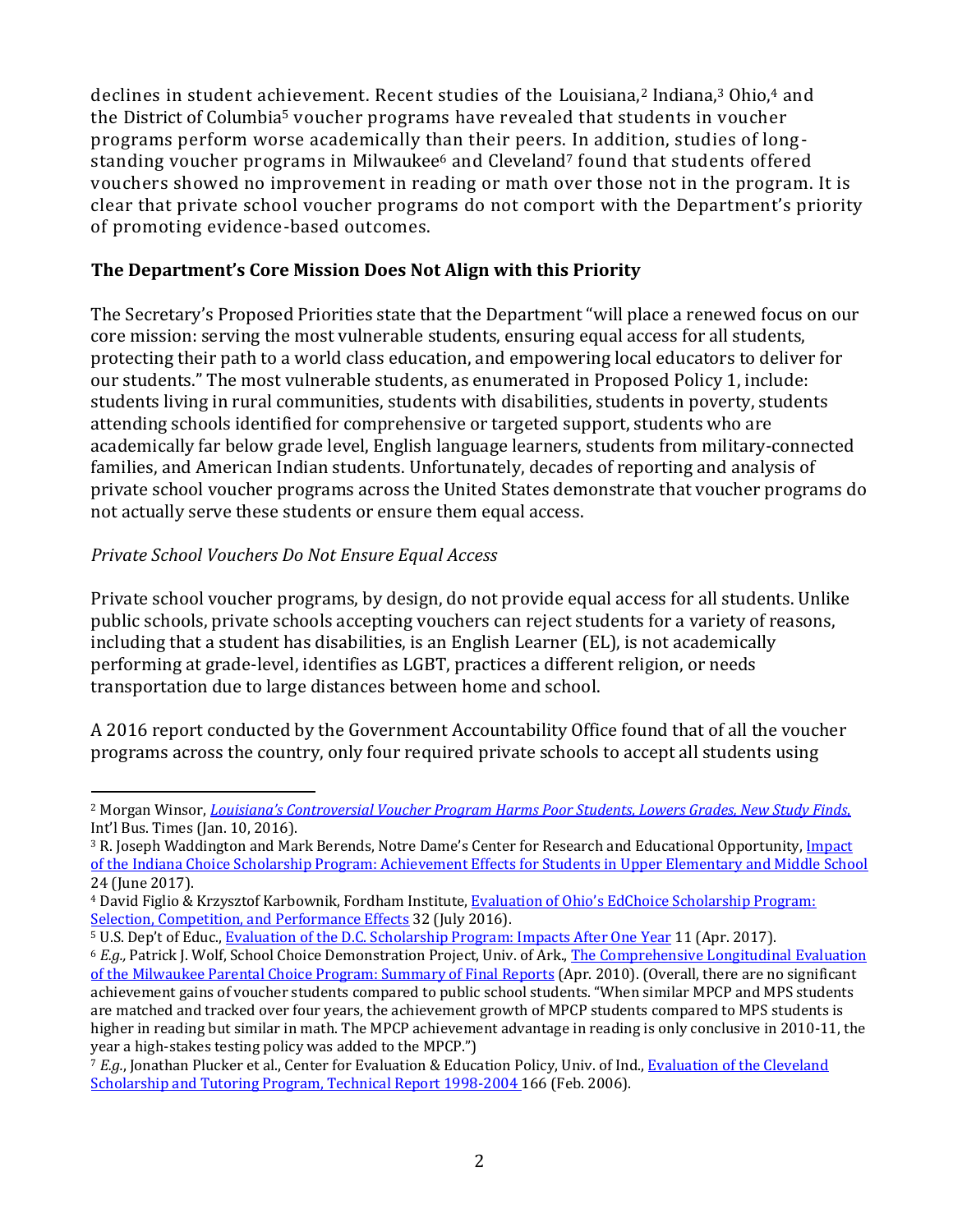vouchers, space permitting.<sup>8</sup> The other programs allowed private schools to deny students admission or grant preference to certain students for many reasons including disciplinary history, academic achievement, and religious affiliation. This is clearly not equal access.

In the end, it is the private schools, and not the parents or students, who have the real choice.

# *Private School Vouchers Do Not Adequately Serve the Most Vulnerable Students*

Even if private schools accepting vouchers choose to accept all students, they often fail to serve students who are the most vulnerable, including students in poverty, students of color, students with disabilities, English-learners, and students in underperforming public schools. Awarding grants to states to encourage private school voucher schemes will not increase the likelihood that students will receive a better education or more educational resources; rather, private school vouchers will harm the very same population of students Proposed Priority 1 is intended to benefit.

# *Students Living in Rural Areas*

Private school vouchers do not provide an actual choice for students living in rural areas, including students living on American Indian reservations, who have few, if any, access points to schools other than their local public schools. If students are able to use a voucher, they are generally required to endure long, costly commutes. In 2011-2012, only 8% of students in rural communities were able to enroll in a private school voucher program and only 21% had access to another public school option in their district.<sup>9</sup> Because private schools located in more rural communities cannot frequently cover the cost of long bus rides, parents are responsible for transportation to and from school for children. If a parent does not have a reliable transportation method or cannot drop-off or pick-up a child due to their employment schedule, then a private school is not a viable option for the family.

# *Students with Disabilities*

 $\overline{\phantom{a}}$ 

Private schools receiving vouchers do not adequately serve students with disabilities, often denying them admission or subjecting them to inappropriate or excessive suspensions or expulsions. Nor do they provide them the same quality and quantity of services available to students in public schools, including those mandated under each student's individualized education program (IEP). As a result, students with disabilities are systematically excluded from voucher programs.

<sup>8</sup> U.S. Gov't Accountability Office, GAO-16-712[, Private School Choice Programs Are Growing and Can Complicate](http://www.gao.gov/products/GAO-16-712)  [Providing Certain Federally Funded Services to Eligible Students](http://www.gao.gov/products/GAO-16-712) 27 (2016).

<sup>9</sup> Nat'l Ctr. for Educ. Statistics, [School and Staffing Survey](https://nces.ed.gov/pubs2013/2013311.pdf) (2012).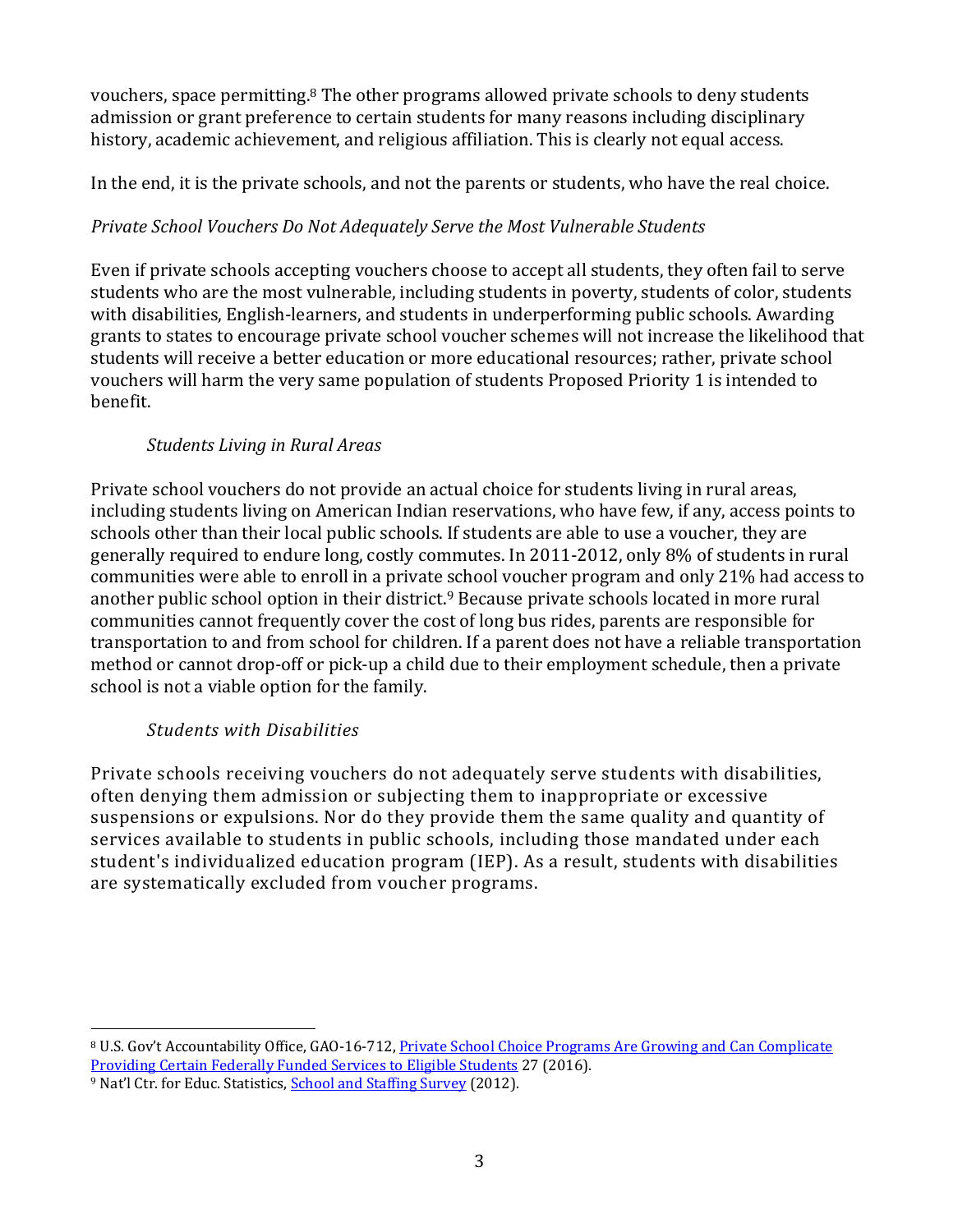For instance, most private schools in the Milwaukee voucher program have been found to "lack the full complement of educational programs that students with disabilities are entitled to if they receive their education in the public sector,"<sup>10</sup> and as a result, students with disabilities have been discouraged or excluded from participating.<sup>11</sup> And, a 2010 US Department of Education report on the Washington, DC voucher program showed that a main reason why students didn't use a voucher offered to them was that they were unable to find a participating school with services for their learning or physi cal disability or other special needs.<sup>12</sup>

#### *Students Who Are English Learners*

Private schools are not required to offer English as a Second Language (ESL) or other services for English Learner (EL) students. As a result, these schools are more likely to lack the professionals, training, and curriculum needed to ensure a student becomes proficient in English. A *Washington Post* investigation, for example, found that two-thirds of the private schools participating in the DC voucher program do not provide ESL services.<sup>13</sup> As a result, EL students are often unable to use a voucher even if awarded one.<sup>14</sup>

#### *Students in Schools in Need of Targeted or Comprehensive Improvement*

For students attending a school in need of targeted or comprehensive improvement, accepting private school vouchers may only further decrease academic performance. Repeated studies of voucher programs across the country, including Ohio, Indiana, Louisiana, and DC, show that vouchers result in worse test scores for students. <sup>15</sup> Voucher programs also fail to offer participating students greater educational resources. Students in the DC voucher program, for example, were less likely to have access to key services such as ESL programs, learning supports, special education supports and services, and counselors than students who were not part of the program.<sup>16</sup> Similarly, a survey of the Milwaukee voucher program conducted in 2013 found that out of 110 Milwaukee voucher

 $\overline{a}$ <sup>10</sup> Patrick J. Wolf et al., School Choice Demonstration Project, Univ. of Ark., Special Education and the Milwaukee [Parental Choice Program](http://files.eric.ed.gov/fulltext/ED530070.pdf) 17 (2012)

<sup>11</sup> Ultimately, the Department of Justice had to act, requiring Wisconsin to implement policies and practices to eliminate discrimination against students with disabilities in its administration of the Milwaukee program. [Letter](https://www.aclu.org/files/assets/04_09_13_letter_to_wisconsin_dpi_0.pdf) to Tony Evers, State Superintendent, Wisc. Dep't of Pub. Instruction, from U.S. Dep't of Justice, Civil Rights Div., Educ. Opportunities Section, Apr. 9, 2013.

<sup>12</sup> U.S. Dep't of Educ., [Evaluation of the D.C. Opportunity Scholarship Program: Final Report,](http://ies.ed.gov/ncee/pubs/20104018/pdf/20104018.pdf) 24-26 (June 2010). According to the report, 21.6% of parents who rejected a voucher that their child was offered did so because the school lacked the special needs services that their child needed, and 12.3% of the parents who accepted a voucher for their child but then left the program cited a lack of special needs services at the school they had chosen.

<sup>13</sup> Mandy McLaren and Emma Brown, *[Trump Wants to Spend Millions More on School Vouchers. But What's Happened](https://www.washingtonpost.com/local/education/trump-wants-to-spend-millions-more-on-school-vouchers-but-whats-happened-to-the-millions-already-spent/2017/07/15/ab6002a8-6267-11e7-84a1-a26b75ad39fe_story.html?hpid=hp_local-news_dcvouchers-545%3Ahomepage%2Fstory&utm_term=.0e4cd5c046a7)  [to the Millions Already Spent?,](https://www.washingtonpost.com/local/education/trump-wants-to-spend-millions-more-on-school-vouchers-but-whats-happened-to-the-millions-already-spent/2017/07/15/ab6002a8-6267-11e7-84a1-a26b75ad39fe_story.html?hpid=hp_local-news_dcvouchers-545%3Ahomepage%2Fstory&utm_term=.0e4cd5c046a7)* Wash. Post (July 15, 2017).

<sup>&</sup>lt;sup>14</sup> Tony Hanna, *How School Vouchers Affect English Learners*, New America (July 24, 2017).

<sup>15</sup> Mark Dynarski & Austin Nichols, *[More Findings About School Vouchers and Test Scores, and They Are Still Negative](https://www.brookings.edu/research/more-findings-about-school-vouchers-and-test-scores-and-they-are-still-negative/)*, Brookings (July 13, 2017).

<sup>16</sup> U.S. Dep't of Educ., [Evaluation of the D.C. Scholarship Program: Final Report](http://ies.ed.gov/ncee/pubs/20104018/pdf/20104018.pdf) 20 (June 2010).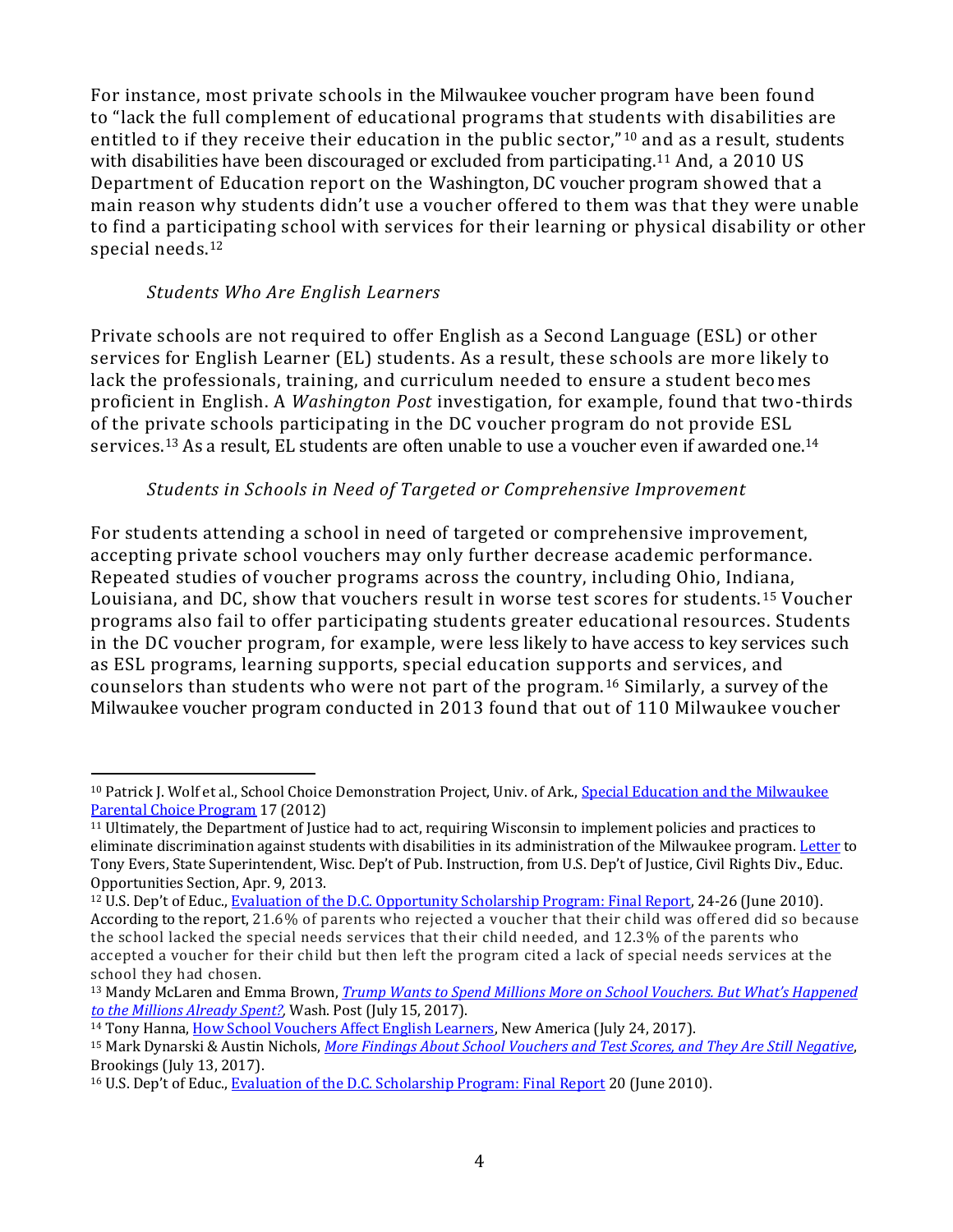schools surveyed, 39 reported having no art, music, physical education, library or technology specialist teachers.<sup>17</sup>

## *Students Living in Poverty*

Private school vouchers also do not adequately serve low-income students because the cost of tuition and fees at schools that accept vouchers generally exceeds the amount of the voucher, making private voucher schools unaffordable for most low-income families. A 2016 Government Accountability Office report found that 13 out of 22 voucher programs it surveyed did not place a cap on private school tuition, allowing private schools to charge more than the voucher award.<sup>18</sup> Thus, only families with the money to cover the cost of the rest of the tuition, and additional expenditures such as uniforms, transportation, books, and other supplies can use the vouchers. And for many low-income students, traveling outside their county or district to attend school every day – especially in rural areas – is not feasible. In the end, the families most likely to use a voucher are the ones who could already afford to send their kids to private schools.

## *Students of Color*

 $\overline{a}$ 

Private school vouchers can also exacerbate racial segregation.<sup>19</sup> Studies from across the country find that racial segregation is higher in private schools that accept vouchers than in the public schools. In addition, white students use taxpayer-funded vouchers more often than students of color. In Milwaukee in 2013-2014, more than 77% of African American students in the public schools attended "intensely segregated" schools, <sup>20</sup> but for African American students in the voucher program, that number rose to more than 85%. A 2010 study of Georgia's tuition tax credit program revealed that while only 10% of white students in public schools attended "virtually segregated" schools, within the program at private schools, this rose dramatically to 53%.<sup>21</sup> Furthermore, in Cleveland's voucher program, minority students were much more likely than their peers to have never entered a voucher program<sup>22</sup> or left their voucher program and returned to public schools.<sup>23</sup>

<sup>20</sup> Lisa Kaiser, *[Still Separate, Still Unequal](http://shepherdexpress.com/article-23283-still-separate-still-unequal-news-shepherd-express.html)*, Shepherd Express (May 14, 2014).

<sup>&</sup>lt;sup>17</sup> Public Policy Forum, Research Brief: Choice Schools Have Much In Common with MPS, Including School [Performance](http://publicpolicyforum.org/sites/default/files/2013VoucherBrief-Clarified_1.pdf) (Feb. 2013). The most recent survey conducted by Public Policy Forum included less detail in its findings and did not ask about music, physical education, library or technology specialist teachers. Nonetheless it found a similar result: of 86 voucher schools that responded to the survey, 31 did not employ full-time arts teachers. Public Policy Forum[, Milwaukee Parental Choice Program 2015](http://www.publicpolicyforum.org/research/milwaukee-parental-choice-program-2015) (June 2015).

<sup>18</sup> U.S. Gov't Accountability Office, GAO-16-712[, Private School Choice Programs Are Growing and Can Complicate](http://www.gao.gov/products/GAO-16-712)  [Providing Certain Federally Funded Services to Eligible Students](http://www.gao.gov/products/GAO-16-712) 25 (2016).

<sup>19</sup> *See* Halley Potter[, Do Private School Vouchers Pose a Threat to Integration?,](https://tcf.org/content/report/private-school-vouchers-pose-threat-integration/) The Century Foundation (Mar. 2017).

<sup>21</sup> Alex Morris, *[The Hidden War Against Gay Teens](http://www.rollingstone.com/culture/news/the-hidden-war-against-gay-teens-20131010)*, Rolling Stone (Oct. 10, 2013).

<sup>22</sup> Jonathan Plucker et al., Center for Evaluation & Education Policy, Univ. of Ind., [Evaluation of the Cleveland](http://schottfoundation.org/resources/evaluation-cleveland-scholarship-and-tutoring-program-technical-report-1998-2004)  [Scholarship and Tutoring Program, Technical Report 1998-2004 3](http://schottfoundation.org/resources/evaluation-cleveland-scholarship-and-tutoring-program-technical-report-1998-2004)1, 38, 45-46, 165 (Feb. 9, 2006); Kim K. Metcalf et al., Center for Evaluation & Education Policy, Univ. of Ind., [Evaluation of the Cleveland Scholarship and Tutoring](http://eric.ed.gov/?id=ED479162)  [Program, Technical Report 1998-2001](http://eric.ed.gov/?id=ED479162) 52-53 (Mar. 2003).

<sup>23</sup> William G. Howell, *[Dynamic Selection Effects in Means-Tested, Urban School Voucher Programs](http://onlinelibrary.wiley.com/doi/10.1002/pam.20002/abstract)*, 236, J. of Policy Analysis & Mgmt. (Spring 2004); Kim K. Metcalf et al., Center for Evaluation & Education Policy, Univ. of Ind., [Evaluation of the Cleveland Scholarship and Tutoring Program, Technical Report 1998-2001](http://eric.ed.gov/?id=ED479162) 126 (Mar. 2003).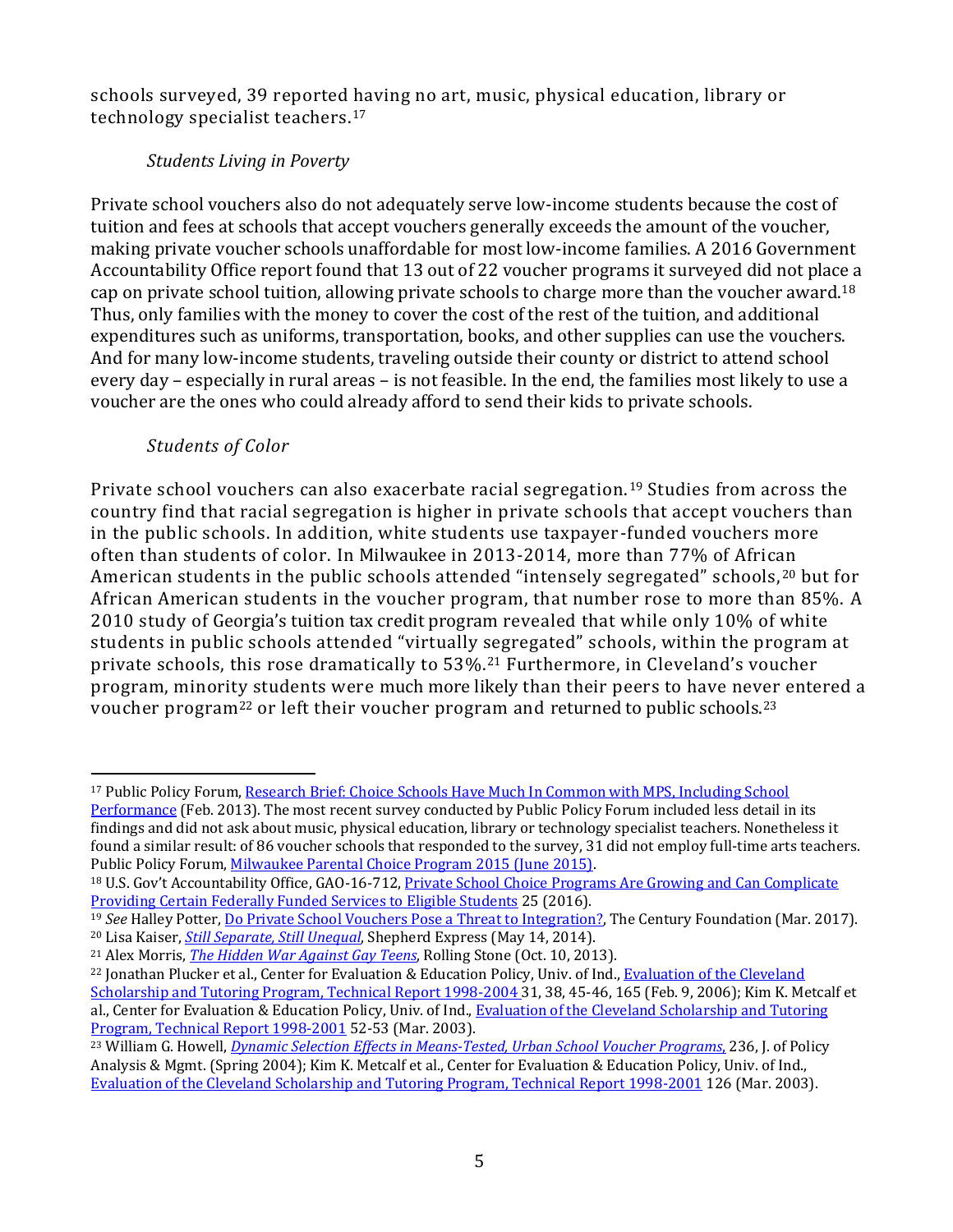#### *Students in Military-Connected Families*

Private school vouchers also do not work for military-connected students. Those school districts serving military dependent children, and the students themselves, face unique challenges such as the emotional stress that children and families face when a parent is deployed. These challenges are recognized by public school districts, which offer a complex system of support, including professional development for school counselors to ensure a safe and healthy learning environment. In fact, the Military Interstate Children's Compact, which is an agreement among states and school districts that "addresses key educational transition issues encountered by military families including enrollment, placement, attendance, eligibility, and graduation,"<sup>24</sup> does not extend to non-public schools. By using vouchers, these students would forfeit the benefits and services they would otherwise receive in public schools.

## **Conclusion**

The Secretary's Proposed Priority 1 to maximize access to private school vouchers and other "educational choice" undermines the Department's commitment to providing high-quality education to students. Private school vouchers do not ensure equal access to education and do not serve the students most in need of educational opportunities. Instead, vouchers divert desperately-needed resources away from the public schools, which accept and serve all students.

The Department should not reward states for adopting voucher programs that fail students, parents, and the taxpayers. The government would better serve our children by using funds to make our public schools stronger.

AASA: The School Superintendents Association African American Ministers In Action American Association of University Women (AAUW) American Atheists American Civil Liberties Union (ACLU) American Federation of School Administrators (AFSA), AFL-CIO American Federation of State, County, and Municipal Employees (AFSCME) American Federation of Teachers, AFL-CIO American Humanist Association Americans for Religious Liberty Americans United for Separation of Church and State Anti-Defamation League Association of Educational Service Agencies Association of School Business Officials International Baptist Joint Committee for Religious Liberty Center for Inquiry Central Conference of American Rabbis Clearinghouse on Women's Issues Council for Exceptional Children

l <sup>24</sup> Military Interstate Children's Compact Commission, About MIC3, [http://mic3.net/pages/About/about.aspx.](http://mic3.net/pages/About/about.aspx)